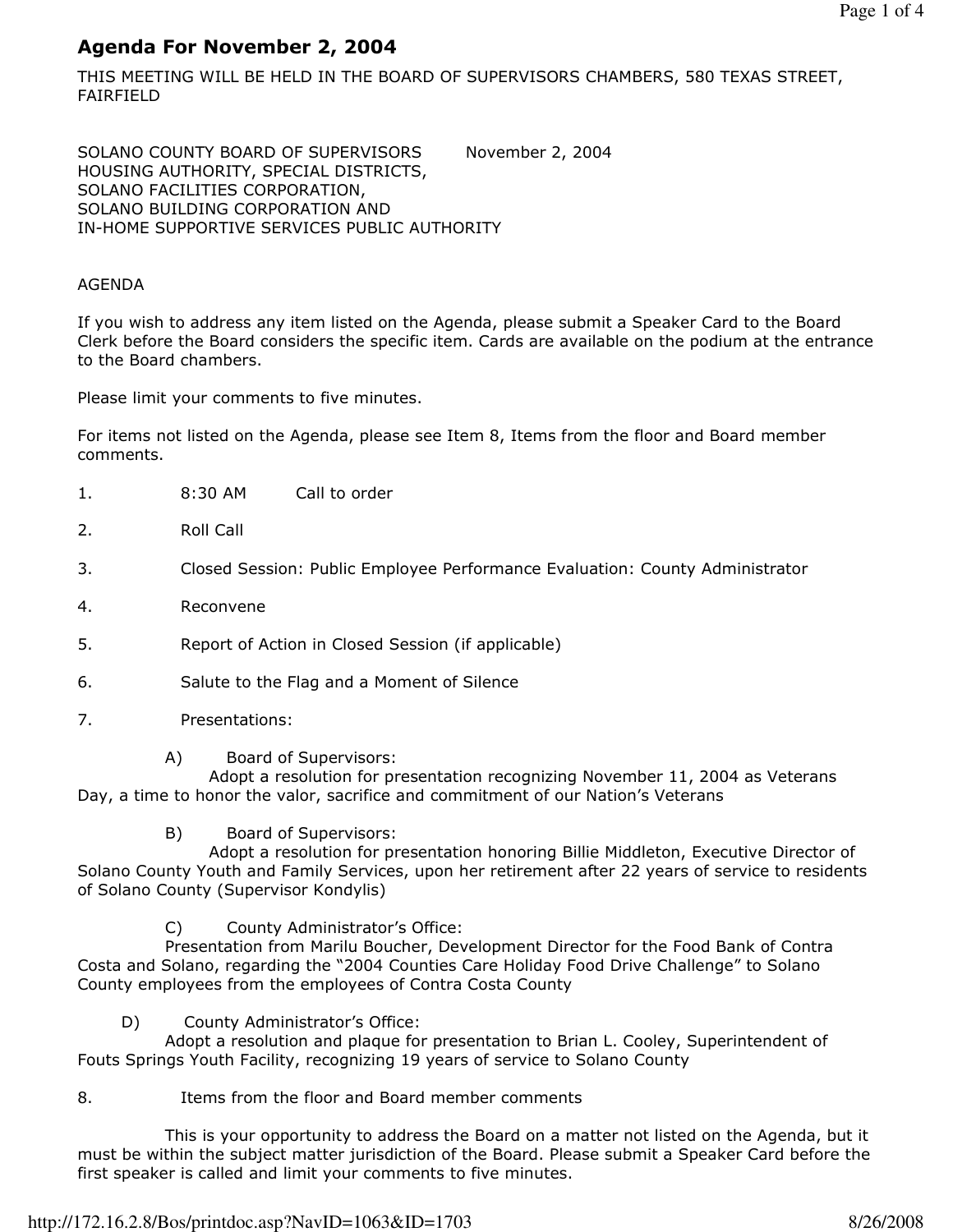- 9. Additions to or Deletions from the Agenda
- 10. Public Comment on Consent Calendar

Each speaker shall have 5 minutes to address any or all items on the Consent Calendar.

- 11. Approval of the Agenda
- 12. Approval of Consent Calendar

The Board considers all matters listed under the Consent Calendar to be routine and will adopt them in one motion. There will be no discussion on these items before the Board votes on the motion unless Board members request specific items be discussed and/or removed from the Consent Calendar.

#### CONSENT CALENDAR

#### GENERAL GOVERNMENT

13. Clerk of the Board of Supervisors:

 Approval of Minutes: Board of Supervisors October 12, 2004; Joint Meeting with Solano County Fair Association October 12, 2004; Rural North Vacaville Water District October 12, 2004

14. General Services:

 Approve Donation Agreement of land for future wetlands mitigation located north of Flannery Road and east of Highway 113; authorize the County Administrator to execute all necessary documents to effect the land acquisition; adopt Resolution of Intention setting date for a noticed/published hearing on the donation and final determination of size of donation parcel

Suggested date for noticed/published hearing: December 14, 2004 at 9:00 a.m.

15. Treasurer-Tax Collector-County Clerk:

 Accept the County Treasurer's Quarterly Report for the period of July 1, 2004 through September 30, 2004

HEALTH AND SOCIAL SERVICES: None

CRIMINAL JUSTICE: None

LAND USE/TRANSPORTATION

16. Resource Management:

A) Approve Notice of Completion for the Slurry Seal Project 2004, completed by California

Pavement Maintenance Company, Inc. at a final cost of \$130,089

B) Accept the annual report for the English Hills Transportation Impact Fee Program for

FY2003-04 C) Adopt resolution authorizing submittal of application to Metropolitan Transportation

Commission for \$602,000 in Federal Surface Transportation Program funding for road improvement projects

OTHER: None

SPECIAL DISTRICTS GOVERNED BY THE BOARD OF SUPERVISORS: None

#### SCHEDULED CALENDAR

17. Rescheduled Consent Items: (Items pulled from Consent Calendar above)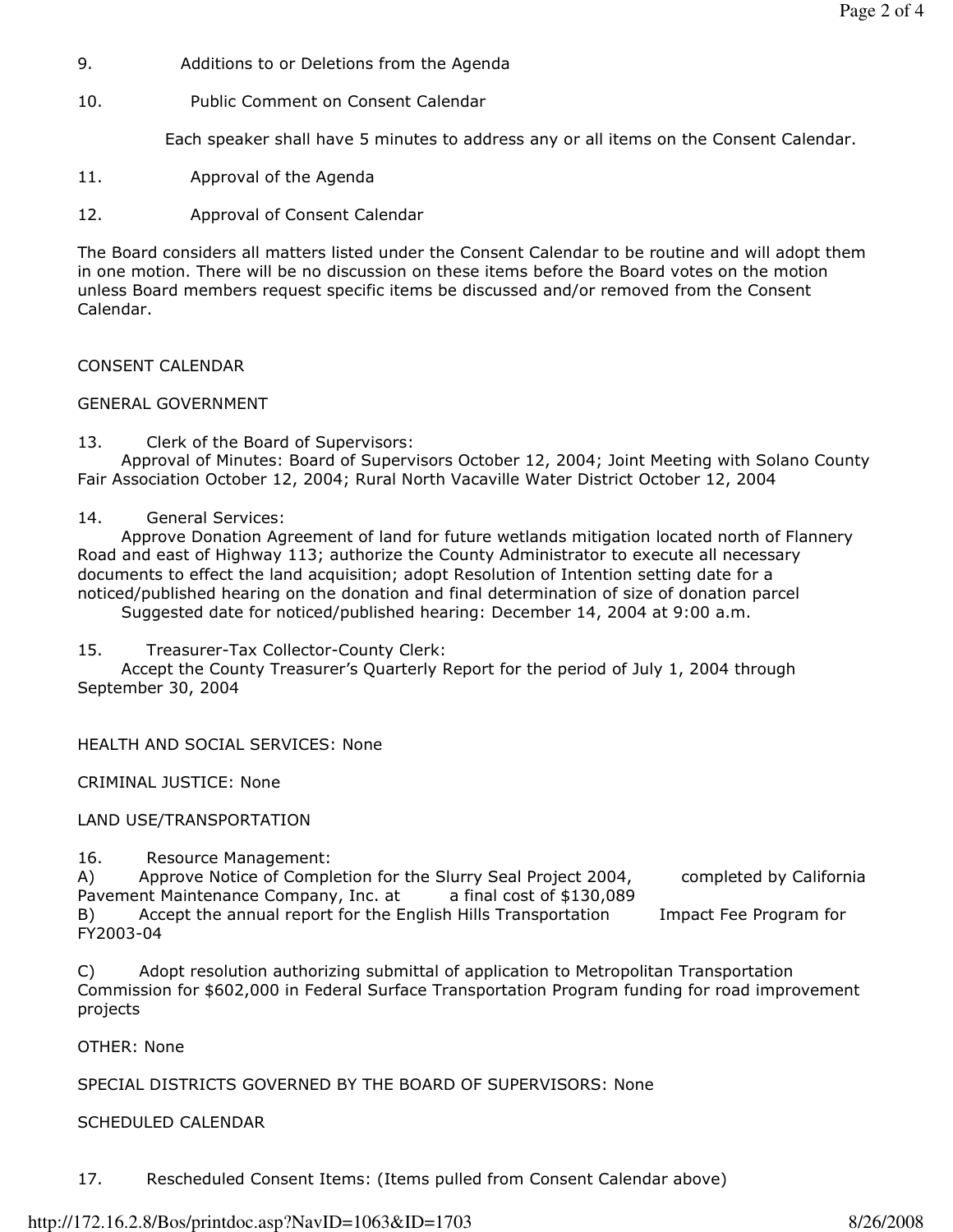- A) E)
- B) F)
- C) G)
- D) H)

# GENERAL GOVERNMENT

18. County Administrator's Office:

 A) Receive a presentation from Paul Yoder, Solano County's Legislative Advocate, and adopt the County's 2005 State Legislative Platform

 B) Consider adoption of a resolution amending the Allocation List to add 1.0 Limited Term Board Clerk/Executive Assistant to expire February 7, 2005; adoption of a resolution amending the Allocation List to add 1.0 Management Analyst/Senior Management Analyst

HEALTH AND SOCIAL SERVICES: None

CRIMINAL JUSTICE: None

LAND USE/TRANSPORTATION

19. Resource Management:

 Conduct a noticed/published hearing for first reading of an ordinance revising Chapter 6.4 of the Solano County Code, relating to sewage disposal systems (waive reading of the ordinance by majority vote)

OTHER: None

MISCELLANEOUS ITEMS

20. Appointments/Resignations to Boards and Commissions:

A) Board of Supervisors:

 Appointment of Dorothy Bryant-Steel to Solano County Child Abuse Prevention Council (District 4)

B) Board of Supervisors:

 Appointment of Susan Rotchy to the In-Home Supportive Services Public Authority Advisory Committee (District 5)

21. Closed Session: Meet and Confer: All Bargaining Units with Craig Jory, Chief Negotiator

22. Adjourn: to Board of Supervisors Meeting of November 9, 2004, convening at 2:00 p.m., 580 Texas Street, Fairfield, California

## MEETING CALENDAR

| 11/3                                          | $9:30$ a.m.  | BAAQMD, 939 Ellis St., San Francisco                        |
|-----------------------------------------------|--------------|-------------------------------------------------------------|
| 11/3                                          | Noon         | Children's Alliance, Joseph Nelson Community Center, Suisun |
| 11/4                                          | $10:00$ a.m. | Solano County Zoning Administrator, Environmental           |
| Management, 470 Chadbourne Rd., 2nd Floor, FF |              |                                                             |
| 11/4                                          | 1:00 p.m.    | BCDC, MetroCenter Auditorium, 101 Eighth St., Oakland       |
| 11/4                                          | 7:00 p.m.    | Solano County Planning Commission, Board of Supervisors     |
| Chambers, 580 Texas St., FF                   |              |                                                             |
| 11/9                                          | 2:00 p.m.    | Board of Supervisors, Board Chambers, 580 Texas St., FF     |
| 11/9                                          | 4:00 p.m.    | Maternal, Child, and Adolescent Health Advisory Board, 275  |
| Beck Ave., Conf. Rm. 1, FF                    |              |                                                             |
| 11/10                                         | 9:00 a.m.    | Yolo-Solano Air Quality Management District, 1947 Galileo   |
|                                               |              |                                                             |

http://172.16.2.8/Bos/printdoc.asp?NavID=1063&ID=1703 8/26/2008